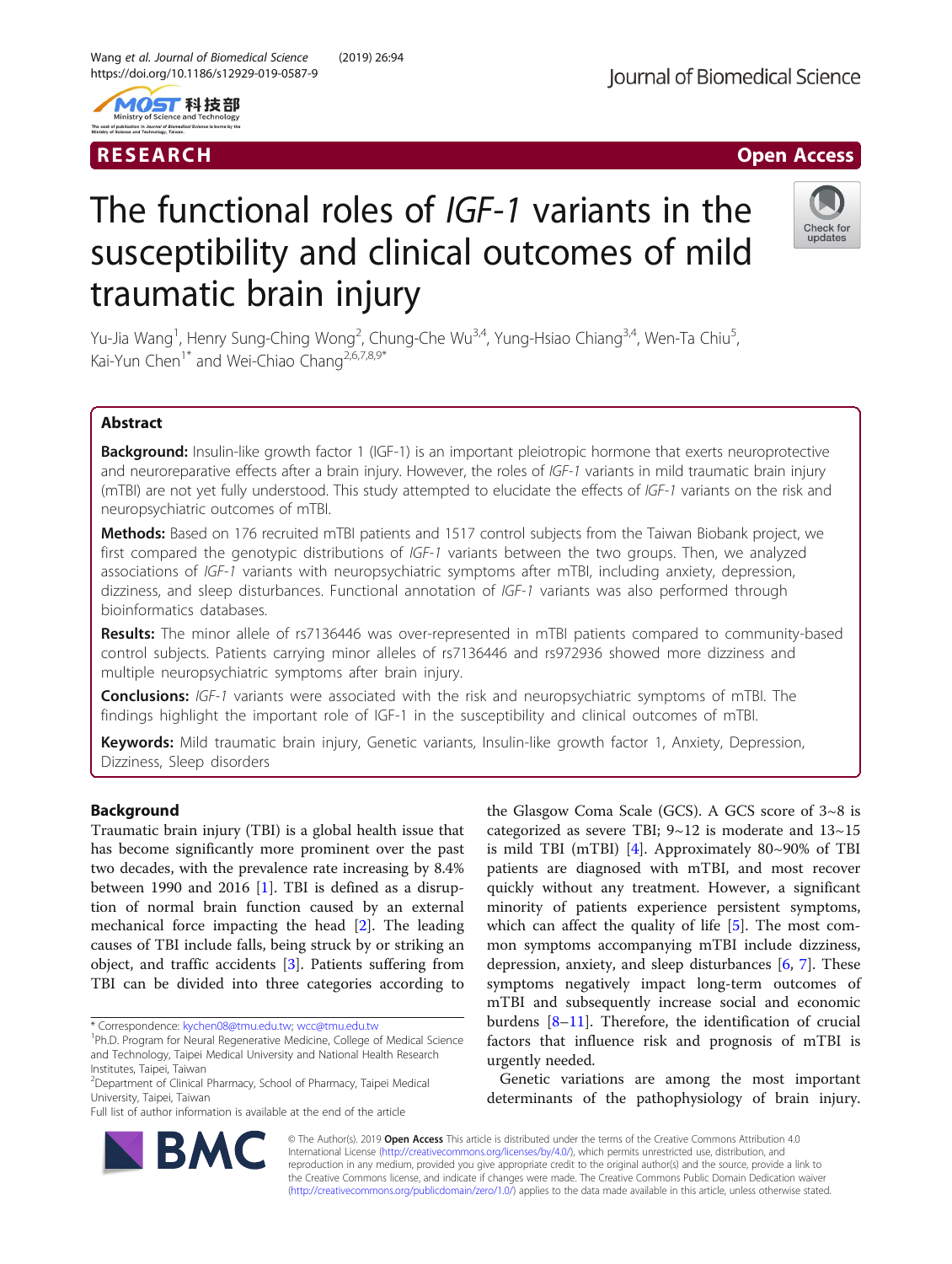Dretsch et al. reported that soldiers carrying the brainderived neurotrophic factor (BDNF) Met/Met genotype had a higher incidence of mTBI compared to non-Met/ Met carriers [[12\]](#page-10-0). In a prospective cohort study, interleukin-6 receptor (IL-6R) and apolipoprotein E (APOE) variants were significantly associated with the risk of concussion among 1056 college athletes [\[13](#page-10-0)]. A relationship between TAU variants and concussion history was also reported in rugby union players [\[14](#page-10-0)]. In addition, the effects of genetic variation on the prognosis and clinical outcomes of mTBI were widely described [[15,](#page-10-0) [16\]](#page-10-0).

Insulin-like growth factor 1 (IGF-1) is an important pleiotropic hormone that is involved in various physiological functions. IGF-1 exhibits both neuroprotective and neuroreparative effects following brain injury [[17](#page-10-0), [18\]](#page-10-0). Decreased serum IGF-1 levels were reported in TBI patients [\[19](#page-10-0), [20\]](#page-10-0), and in animal studies, circulating IGF-1 was correlated with brain injury-induced cognitive dysfunction and anxiety behaviors [[21,](#page-10-0) [22\]](#page-10-0). Furthermore, changes in IGF-1 expression in local brain regions were reported during the acute phase following brain injury [[23](#page-10-0)–[25](#page-10-0)]. Thus, accumulating evidence suggests that IGF-1 plays important roles in the pathophysiology and recovery of brain injury. However, the roles of IGF-1 variants in mTBI patients have not yet been investigated.

This clinical study attempted to elucidate the effects of IGF-1 variants on the susceptibility and neuropsychiatric symptoms of mTBI. Based on 176 recruited mTBI patients and 1517 controls from the Taiwan Biobank (TWB) project [\[26](#page-10-0)], we compared the genotypic distributions of selected IGF-1 single nucleotide polymorphisms (SNPs) in mTBI patients and controls. Then, we analyzed associations of these SNPs with the four most common neuropsychiatric symptoms accompanying mTBI: anxiety, depression, dizziness, and sleep disturbances. Further analyses were conducted to explore the SNPs-sex interaction effects on these neuropsychiatric symptoms. In addition, we evaluated the expression levels of IGF-1 across brain regions, cis-expression quantitative trait loci (ciseQTL) and potential functions of the identified SNPs using bioinformatics databases.

# **Methods**

### Participant recruitment

Patients diagnosed with mTBI in an emergency department (ED) were recruited from three Taipei Medical University (TMU)-affiliated hospitals, including TMU Hospital, Wan Fang Hospital, and Shuang Ho Hospital. The inclusion criteria were that mTBI patients be aged at least 20 years, had an accelerated or decelerated closed injury to the head, and presented to the ED within 6 h of onset of symptoms. The exclusion criteria were as follows: (a) a history of significant ear surgery; (b) a penetrating head injury; (c) pregnancy; (d) a history of dementia or mental disorder; (e) a uremia, liver cirrhosis, heart failure, pulmonary edema, coagulopathy or renal dysfunction; (f) ischemic or hemorrhagic stroke; (g) with an in vivo magnetic implant or pacemaker; and (h) the patient had either died or had already received cardiopulmonary resuscitation before arrival at the ED. Patients with a brain injury caused by abuse or assault were also excluded from the analysis. In addition, the 1517 community-based subjects from the Taiwan Biobank (TWB) were used as our controls. The TWB aims to build a nationwide research database by creating large-scale community-based and hospital-based cohorts in the Taiwanese population [\[26](#page-10-0)].

#### Study procedures

The mTBI patients were assessed by an emergency medicine specialist. Blood samples and self-reported questionnaires were collected from each patient by a well-trained study nurse in the first week after the mTBI. For the TWB controls, summarized genotype frequency data for each SNP using next-generation sequencing are accessible through Taiwan View [\(https://taiwanview.](https://taiwanview.twbiobank.org.tw/index) [twbiobank.org.tw/index](https://taiwanview.twbiobank.org.tw/index)). This protocol was approved by the TMU-Joint Institutional Review Board (TMU-JIRB) (nos.: P980803 and 201003008), and written informed consent was received from each mTBI patient.

# Self-reported questionnaires Beck anxiety inventory (BAI)

The BAI is a 21-item self-reported questionnaire that measures the severity of anxiety symptoms. Each item is rated on a 4-point scale from 0 (not at all) to 3 (severely). The total score ranges  $0 \sim 63$ , with  $0 \sim 7$  indicating none or minimal, 8~15 mild, 16~25 moderate, and  $26~63$  severe anxiety. A cutoff score of the BAI of  $>7$ was used to indicate anxiety symptoms [[27](#page-10-0)].

#### Beck depression inventory (BDI)

The BDI is a 21-item self-reported questionnaire that evaluates the cognitive, behavioral, and physiological symptoms associated with depression. Each item is rated on a 4-point scale from 0 (not depressed) to 3 (severely depressed). The total score ranges  $0 \sim 63$ , with  $0 \sim 9$  indicating normal, 10~18 mild, 19~29 moderate, and 30~63 severe depression. A cutoff score of the BDI of > 9 was used to indicate the presence of depressive symptoms [[28](#page-10-0)].

# Dizziness handicap inventory (DHI)

The DHI is a 25-item self-reported questionnaire to assess the impacts of dizziness on a subject's quality of life. The DHI has three sub-domains representing functional, emotional, and physical aspects. Each item has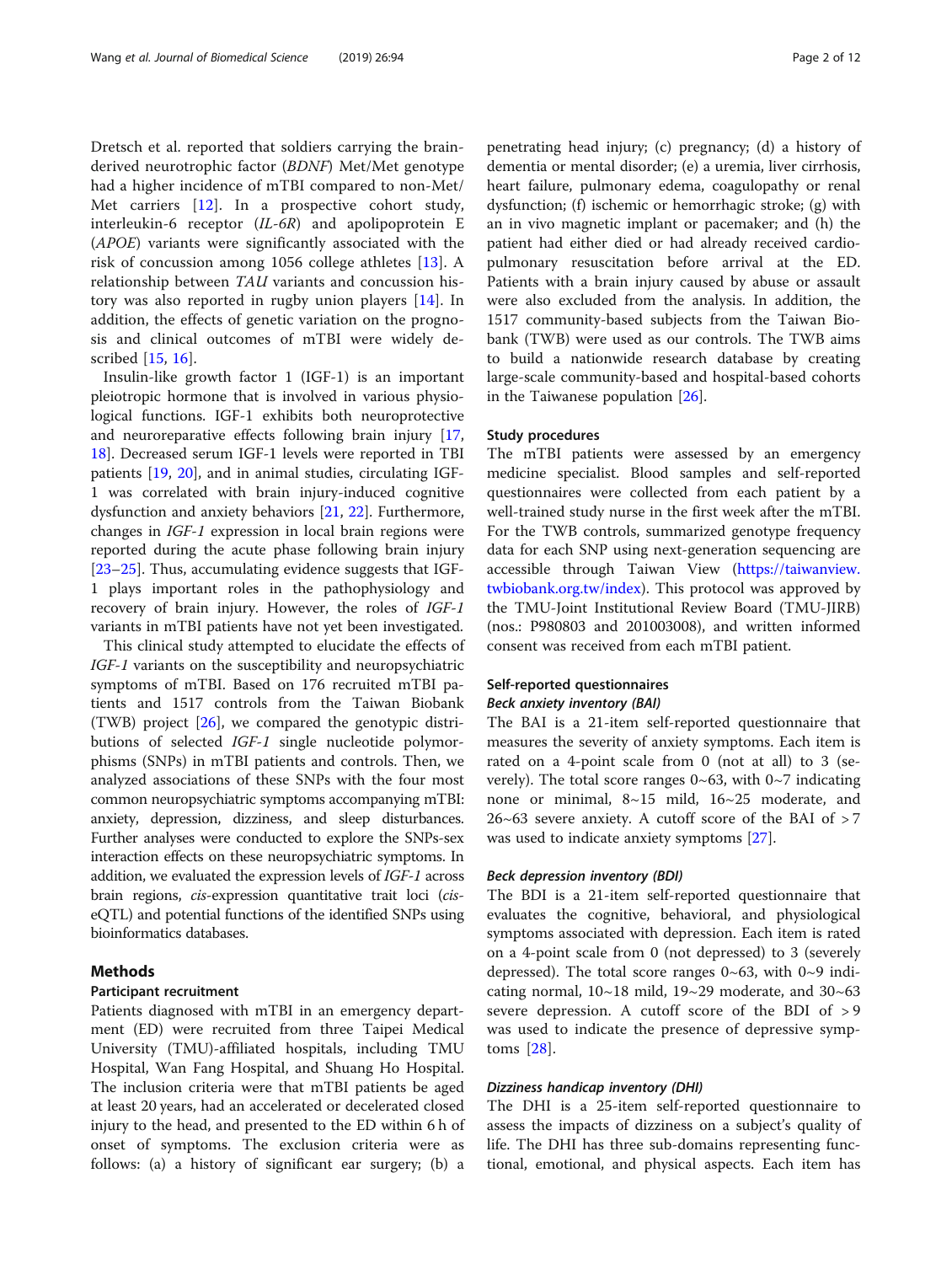three response levels that contribute to the total score which ranges  $0 \sim 100$ . A total score of  $0 \sim 30$  indicates a mild, 31~60 a moderate, and 61~100 a severe handicap. A cutoff score of the DHI of > 30 was used to define dizziness-related impairment [\[29\]](#page-10-0).

# Pittsburgh sleep quality index (PSQI)

The PSQI is a 19-item self-reported questionnaire that consists of seven domains: sleep quality, sleep latency, sleep duration, sleep efficiency, sleep disturbances, use of sleep medication, and daytime dysfunction. Each domain is scored from 0 (no difficulty) to 3 (severe difficulty). The total score ranges  $0 \sim 21$ , with a higher score indicating worse sleep quality. A cutoff score of the PSQI of > 8 was chosen to indicate sleep problems [\[30](#page-10-0), [31](#page-10-0)].

# Assay of IGF-1

Blood samples were collected from mTBI patients. A radioimmunoassay (RIA) with an IGF-1-RIA-CT (KIP1588) Kit (DIAsource, ImmunoAssays SA, Nivelles, Belgium) was used to verify serum IGF-1 levels of patients in the first week following their brain injury [[32](#page-11-0)].

#### DNA extraction

DNA was extracted from peripheral blood samples of recruited mTBI patients. Blood cells were first treated with 0.5% sodium dodecyl sulfate (SDS) lysis buffer, and then a proteinase K solution (1 mg/mL) was applied for 4 h at 60 °C to digest nuclear proteins. Total DNA was harvested using a Gentra extraction kit (Qiagen, Valencia, CA, USA) followed by 70% alcohol precipitation.

# Genotyping of IGF-1

Five tagging SNPs of IGF-1 with a minimum allele frequency (MAF) of  $> 10\%$  were selected from the Hap-Map Han Chinese database (<http://www.hapmap.org/>) (Fig. 1). Characteristics of these SNPs are shown in Additional file [1:](#page-9-0) Table S1. The IGF-1 SNPs were genotyped using a TaqMan Allelic Discrimination Assay (Applied Biosystems, Foster City, CA, USA). A polymerase chain reaction (PCR) used a 96-well microplate with an ABI 9700 Thermal Cycler (Applied Biosystems). Thermal cycle conditions of the PCR were as follows: denaturing at 95 °C for 10 min, followed by 40 cycles of denaturing at 95 °C for 15 s, and annealing and extension at 60 °C for 1 min. StepOne software (vers. 2.2.2, Applied Biosystems) was used to detect and analyze the fluorescence intensity.

# Functional annotation data query

We queried the tissue-specific expression quantitative trait loci (eQTL) from the GTEx Portal ([http://www.](http://www.gtexportal.org/home/) [gtexportal.org/home/\)](http://www.gtexportal.org/home/) to evaluate correlations between the SNPs and gene expression profiles [[33\]](#page-11-0). To further assess possible functions of SNPs, bioinformatics databases, including dbSNP, HaploReg V4.1, and RegulomeDB were used to search for the identified SNPs [[34](#page-11-0)–[36\]](#page-11-0).

# Claims data from longitudinal health insurance database 2005 (LHID2005)

The data were retrieved from LHID2005 to evaluate the consequent risk of neuropsychiatric symptoms after mTBI in the Taiwanese population. The LHID2005 is a subset that contains one million beneficiaries of the National Health Insurance (NHI) program randomly sampled from the NHI Research Database (NHIRD) in 2005. The mTBI cohort included adults who had a newly

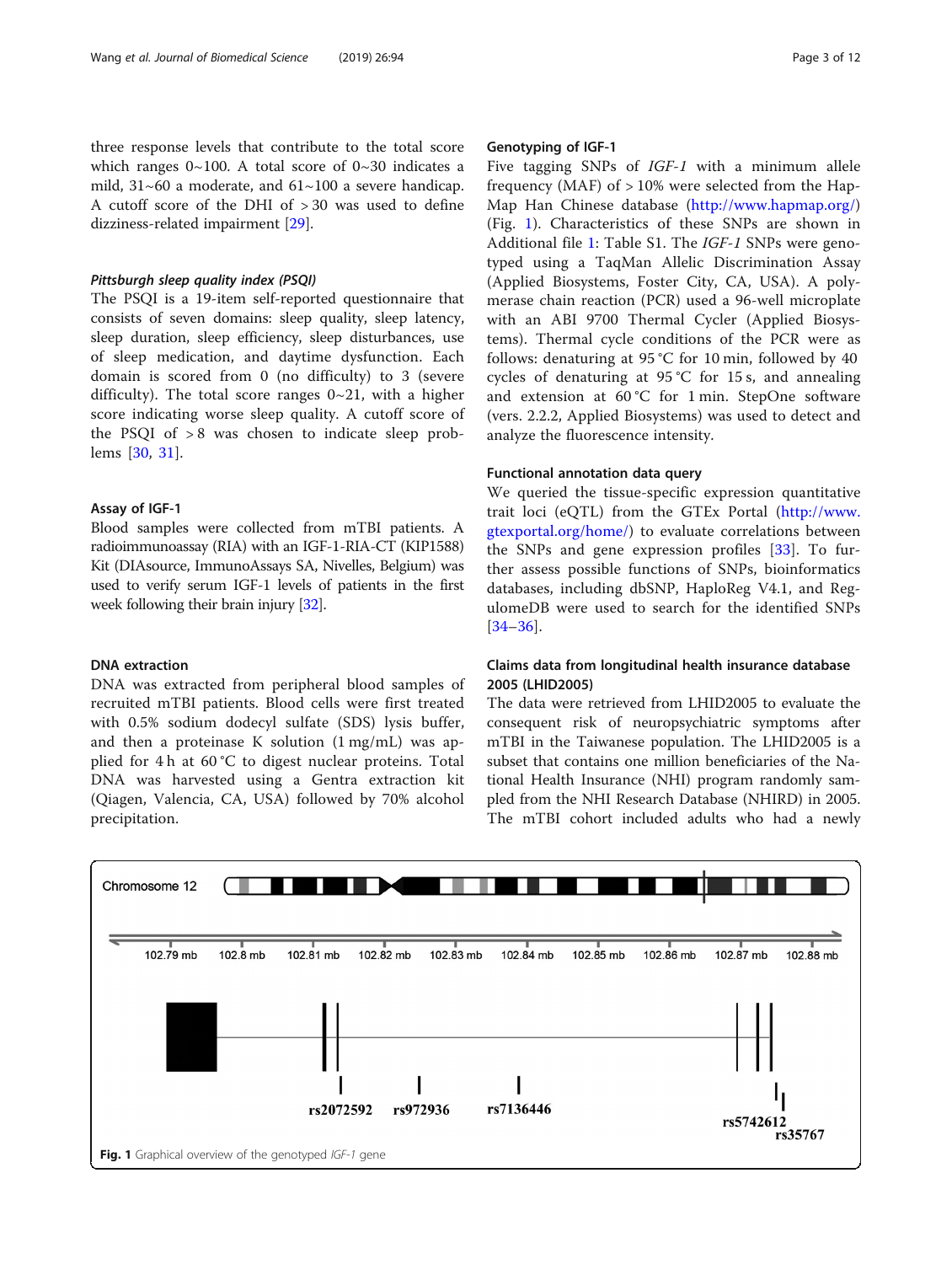diagnosed mTBI identified by ICD-9-CM codes: "skull fracture" (800.0, 800.5, 801.0, 801.5, 803.0, 803.5, 804.0, 804.5), "concussion" (850.0, 850.1, 850.5, 850.9), "intracranial injury of unspecified nature" (854.0), and "head injury, unspecified" (959.01) during 2010. An age- and sex-matched non-mTBI cohort was randomly selected from the remaining participants of the LHID2005. The date of initial diagnosis with mTBI was assigned as the index date. A new diagnosis of anxiety (ICD-9-CM 300), depression (ICD-9-CM 296.\*, 300.4, 311), dizziness (ICD-9-CM 780.4), and sleep disorders (ICD-9-CM 780.51, 780.53, 780.57, 307.4, 327.23) during the year following index date were recorded. This protocol was approved by the TMU-JIRB (no.: 201309033).

# RNA sequencing (RNA-seq) data from aging, dementia and TBI study

The available datasets from Aging, Dementia and TBI Study were used to assess the correlation between brain IGF-1 expression levels and Alzheimer's disease (AD) among individuals with mild-moderate TBI exposure. The Aging, Dementia and TBI study includes 377 autopsy samples collected from the temporal neocortex (TCx), parietal neocortex (PCx), parietal white matter (FWM), and hippocampus (HIP) of 107 aged brain donors from the Adult Changes in Thought (ACT) study [\[37](#page-11-0)]. The RNA integrity number (RIN) corrected, TbT-normalized RNA-seq data was downloaded through the Gene Expression Omnibus (GEO) database (GSE104687). The de-identified clinical metadata was obtained from the Aging, Dementia and TBI Study website [\(http://aging.brain-map.org/](http://aging.brain-map.org/)).

#### Statistical analysis

R 3.2.0 [\(http://www.r-project.org/;](http://www.r-project.org/;) [http://cran.r-project.](http://cran.r-project.org/) [org/\)](http://cran.r-project.org/) was used for all statistical analyses. Continuous normally and non-normally distributed variables were respectively presented as the mean ± standard deviation (SD) and median [interquartile range]. Categorical variables were presented as the number (%). The genotypic distributions were assessed for Hardy-Weinberg equilibrium (HWE) using a χ2 goodness-of-fit test. Cochran-Armitage test was used to evaluate differences in genotypic distributions between mTBI patients and controls. A logistic regression under the additive model was performed to estimate associations of SNPs with each phenotype. Age and sex were included as covariates in the regression model. Multiple testing correction was carried out using the Bonferroni correction, and  $p$ -values of < 0.05 were considered statistically significant. The SNP-sex interaction analysis was performed by adding SNP-by-sex interaction term in the regression model. A chi-square test and two-sample t-test were used respectively to assess the data from LHID2005 and Aging, Dementia and TBI Study.

# Results

### Participant characteristics

In a nationwide population-based analysis, mTBI cohort showed a higher proportion of developing neuropsychiatric symptoms than non-mTBI cohort during the one- year follow-up period (Additional file [1](#page-9-0): Figure S1). To elucidate whether the IGF-1 variation is a potential contributing factor, 176 mTBI patients were recruited. Demographic characteristics were summarized in Table 1. The mean age was 39 (range  $20~-83$ ) years. Females accounted for 68.8% of the total recruited patients. The main causes of injury were transportation accidents (54.5%) and falls (30.1%). Meanwhile, 1517 subjects from a community-based cohort of the TWB were used as controls in our study. The mean age of controls was 49.5 (range 30~70) years. Females accounted for 49.7%. Most control subjects were recruited from northern and southern Taiwan (Northern: 38.2%, Central: 18.0%, Southern: 42.5%, and Eastern: 1.3%). In the control group, the genotype frequency of each SNP was obtained for analysis.

# Associations between IGF-1 variants and mTBI susceptibility

We first compared the genotypic distribution of each SNP between mTBI patients and TWB controls. As shown in Table [2,](#page-4-0) a significant difference in the distribution of rs7136446 was found between the two groups even after multiple testing correction ( $p = 0.008$ , Bonferroni = 0.040). The C allele of rs7136446 was over-represented in the

|                     | <b>Table 1</b> Basal characteristics of patients with mild traumatic |  |  |  |
|---------------------|----------------------------------------------------------------------|--|--|--|
| brain injury (mTBI) |                                                                      |  |  |  |

| Characteristics                  | Patients with mTBI |
|----------------------------------|--------------------|
| Number of subjects               | 176                |
| Gender: Female, no. (%)          | 121 (68.8)         |
| Age (years) <sup>a</sup>         | $38.80 \pm 14.32$  |
| Range                            | $20 - 83$          |
| Cause of injury, no. (%)         |                    |
| Transportation accidents         | 96 (54.5)          |
| Falls                            | 53 (30.1)          |
| Other                            | 27 (15.3)          |
| $GCS^b$                          | $15$ [15~15]       |
| GOSE <sup>b</sup>                | $7[6-8]$           |
| BAI <sup>b</sup>                 | $6$ [2~12]         |
| <b>BDI</b> b                     | $7$ [2~12]         |
| DHI <sup>b</sup>                 | 23 [6~40]          |
| <b>PSOI</b> b                    | $6[5-9]$           |
| Serum IGF-1 (ng/mL) <sup>a</sup> | $165.80 \pm 77.21$ |
|                                  |                    |

<sup>a</sup>mean ± standard deviation. <sup>b</sup>median [interquartile range]. GCS Glasgow Coma Scale, GOSE Extended Glasgow Outcome Scale, BAI Beck Anxiety Inventory, BDI Beck Depression Inventory, DHI Dizziness Handicap Inventory, PSQI Pittsburgh Sleep Quality Index, IGF-1 Insulin-like growth factor 1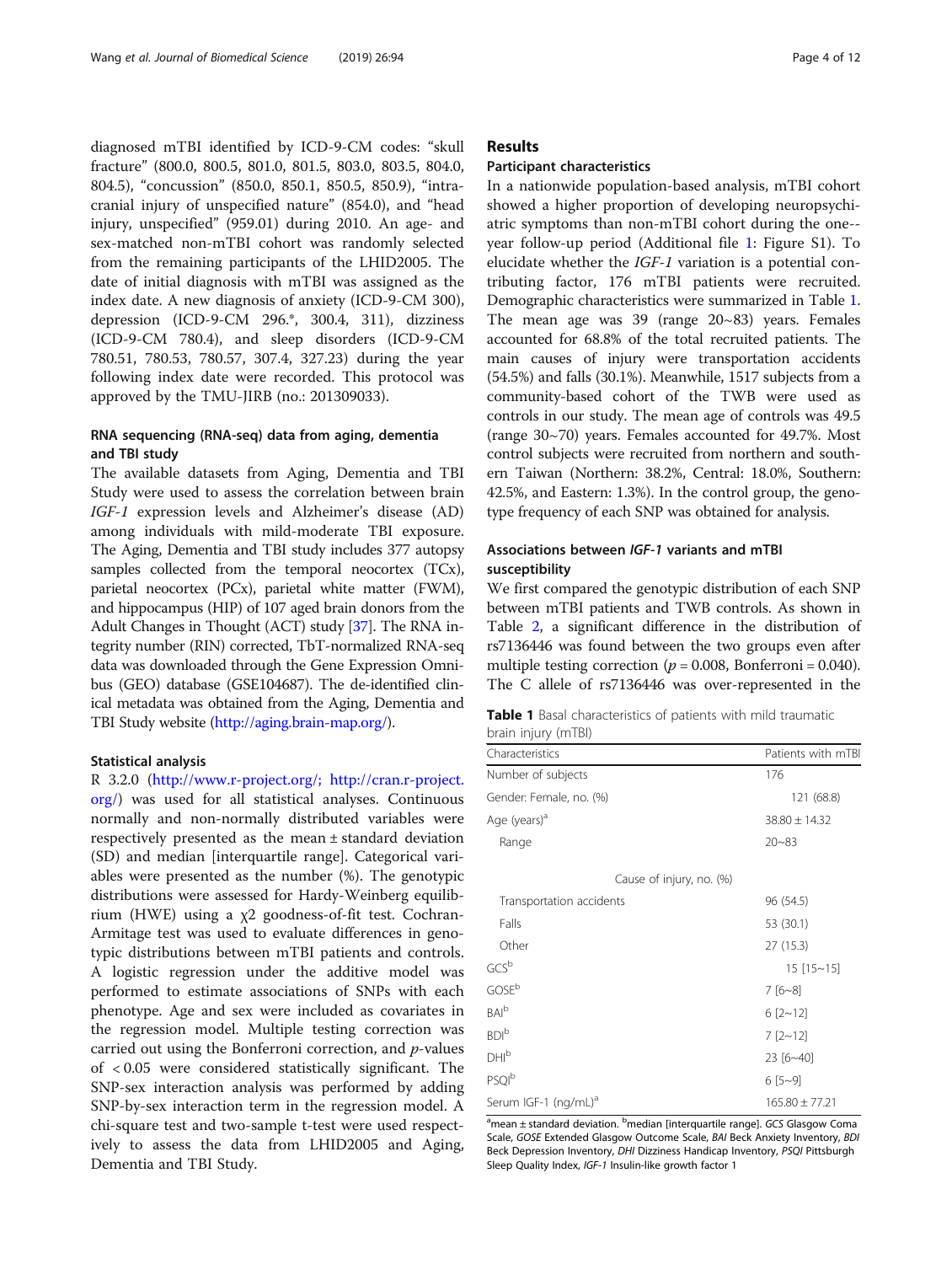<span id="page-4-0"></span>Table 2 Association of insulin-like growth factor 1 (IGF-1) variants with susceptibility to mild traumatic brain injury (mTBI)

| <b>SNP</b> | Genotype | mTBI                    | <b>TWB</b>               | Cochran-Armitage test |            |  |
|------------|----------|-------------------------|--------------------------|-----------------------|------------|--|
|            |          | patients<br>$(n = 176)$ | controls<br>$(n = 1517)$ | p-value               | Bonferroni |  |
| rs35767    | GG       | 75 (42.9)               | 601(41.1)                | 0.964                 | 1.000      |  |
|            | GA       | 78 (44.6)               | 698 (47.8)               |                       |            |  |
|            | AA       | 22 (12.6)               | 162(11.1)                |                       |            |  |
| rs5742612  | AA       | 78 (44.8)               | 752 (49.6)               | 0.193                 | 0.965      |  |
|            | AG       | 78 (44.8)               | 635 (41.9)               |                       |            |  |
|            | GG       | 18 (10.3)               | 128 (8.4)                |                       |            |  |
| rs7136446  | π        | 107 (60.8)              | 1049 (69.2)              | $0.008**$             | $0.040*$   |  |
|            | TC       | 59 (33.5)               | 426 (28.1)               |                       |            |  |
|            | CC       | 10(5.7)                 | 41(2.7)                  |                       |            |  |
| rs972936   | CC       | 44 (25.1)               | 467 (30.8)               | 0.053                 | 0.265      |  |
|            | CT       | 88 (50.3)               | 754 (49.8)               |                       |            |  |
|            | TT       | 43 (24.6)               | 294 (19.4)               |                       |            |  |
| rs2072592  | CC       | 88 (50.9)               | 795 (52.4)               | 0.818                 | 1.000      |  |
|            | CT       | 72 (41.6)               | 601 (39.6)               |                       |            |  |
|            | π        | 13(7.5)                 | 120 (7.9)                |                       |            |  |

\*indicates  $p < 0.05$ , \*\*indicates  $p < 0.01$ 

case group compared to the community-based control group. In addition, rs972936 showed a borderline level of statistical significance ( $p = 0.053$ , Bonferroni = 0.265). A higher proportion of the T allele of rs972936 was found in mTBI cases compared to the controls.

# Associations between IGF-1 variants and emotional symptoms following mTBI

BAI and BDI scores were respectively used to evaluate anxiety and depressive symptoms. As shown in Table 3, rs972936 showed an association with the BAI score. Patients carrying the T allele had a higher BAI score than that with the C allele. However, significance was not retained after multiple testing correction ( $p = 0.049$ , Bonferroni =  $0.980$ ). In our analysis, there was no significant association between IGF-1 variants and BDI scores (Table [4\)](#page-5-0).

# Associations between IGF-1 variants and dizziness following mTBI

The DHI score was used to interpret the severity of dizziness symptoms, as shown in Table [5.](#page-5-0) Patients carrying the C allele of rs7136446 had a higher risk of dizziness symptoms than patients carrying the T allele. The statistical significance remained consistent after multiple testing correction ( $p = 0.0004$ , Bonferroni = 0.008). In addition, patients carrying the T allele of rs972936 also revealed a higher risk of dizziness than those carrying the C allele  $(p = 0.008, Bonferroni = 0.160).$ 

# Associations between IGF-1 variants and sleep disturbances following mTBI

PHQI total score was used to evaluate the sleep problems of patients who had experienced an mTBI. In the present analysis, we found no statistically significant

Table 3 Beck Anxiety Inventory (BAI) scores among mild traumatic brain injury (mTBI) patients stratified by different insulin-like growth factor 1 (IGF-1) genotypes

| <b>SNP</b> | Genotype  | <b>BAI</b> score |           | OR (95% CI)         | Additive model <sup>a</sup> |            |
|------------|-----------|------------------|-----------|---------------------|-----------------------------|------------|
|            |           | $BAI \leq 7$     | BAI > 7   |                     | $p$ -value                  | Bonferroni |
| rs35767    | GG        | 44 (43.6)        | 28 (40.0) | $1.12(0.71 - 1.76)$ | 0.626                       | 1.000      |
|            | GA        | 44 (43.6)        | 33 (47.1) |                     |                             |            |
|            | AA        | 13 (12.9)        | 9(12.9)   |                     |                             |            |
| rs5742612  | AA        | 47(46.1)         | 28 (41.2) | $1.22(0.76 - 1.97)$ | 0.401                       | 1.000      |
|            | AG        | 45 (44.1)        | 32(47.1)  |                     |                             |            |
|            | GG        | 10(9.8)          | 8(11.8)   |                     |                             |            |
| rs7136446  | $\top$    | 67 (65.7)        | 37 (52.9) | 1.48 (0.89-2.47)    | 0.129                       | 1.000      |
|            | TC        | 30 (29.4)        | 28 (40.0) |                     |                             |            |
|            | CC        | 5(4.9)           | 5(7.1)    |                     |                             |            |
| rs972936   | CC        | 30 (29.7)        | 13 (18.6) | $1.56(1.00 - 2.43)$ | $0.049*$                    | 0.980      |
|            | <b>CT</b> | 50 (49.5)        | 35 (50.0) |                     |                             |            |
|            | $\top$    | 21(20.8)         | 22 (31.4) |                     |                             |            |
| rs2072592  | CC        | 52 (52.0)        | 34 (49.3) | 1.21 (0.74-1.98)    | 0.448                       | 1.000      |
|            | CT        | 42 (42.0)        | 28 (40.6) |                     |                             |            |
|            | $\top$    | 6(6.0)           | 7(10.1)   |                     |                             |            |

<sup>a</sup>Adjusted for sex and age. \*indicates  $p < 0.05$ . OR Odds ratio, CI Confidence interval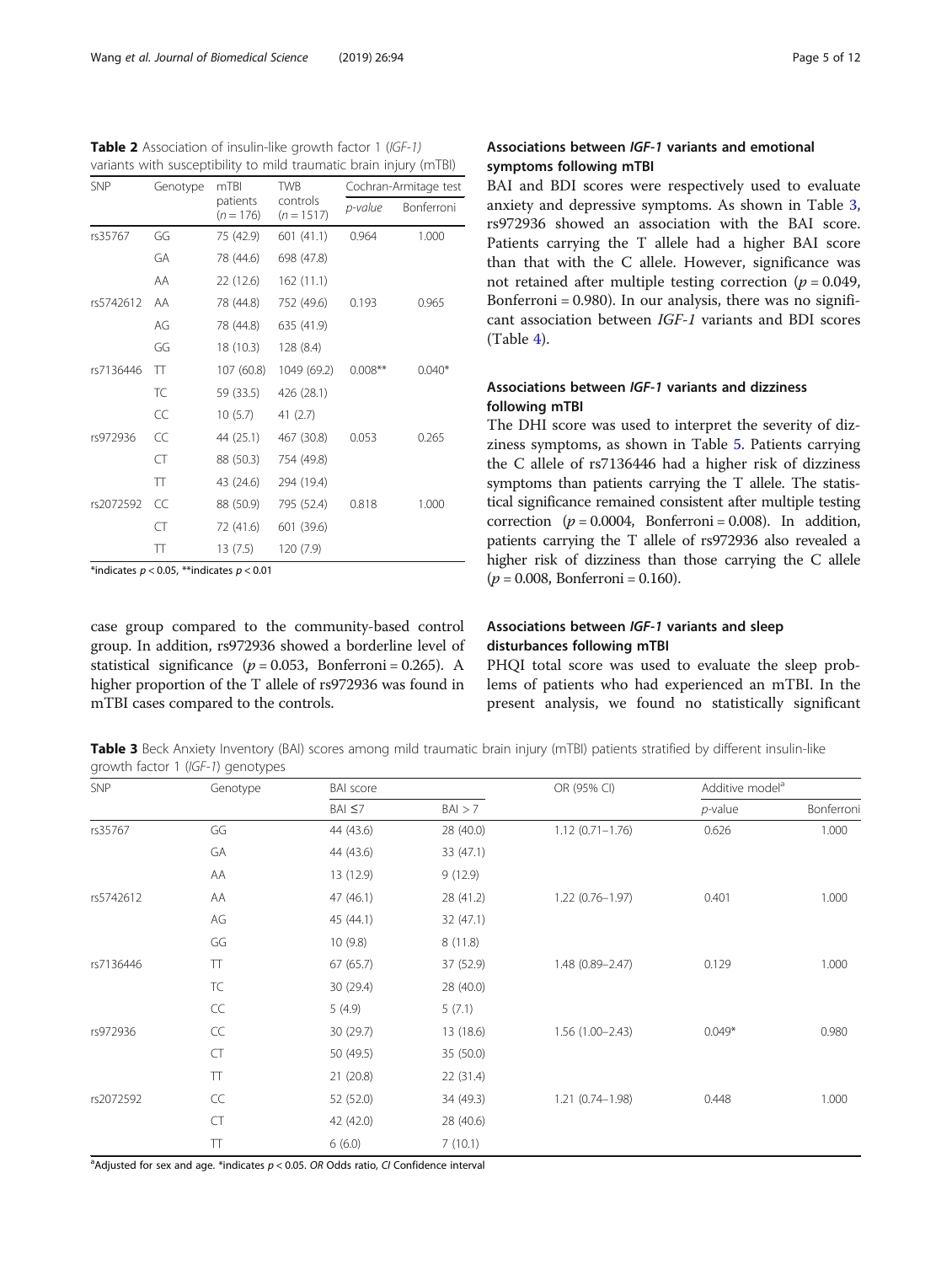| ╯<br><b>SNP</b> | Genotype  | <b>BDI</b> score |           | OR (95% CI)         | Additive model <sup>a</sup> |            |  |
|-----------------|-----------|------------------|-----------|---------------------|-----------------------------|------------|--|
|                 |           | $BDI \leq 9$     | BDI > 9   |                     | $p$ -value                  | Bonferroni |  |
| rs35767         | GG        | 50(43.1)         | 23(41.1)  | $1.11(0.70 - 1.78)$ | 0.655                       | 1.000      |  |
|                 | GA        | 52 (44.8)        | 25 (44.6) |                     |                             |            |  |
|                 | AA        | 14(12.1)         | 8(14.3)   |                     |                             |            |  |
| rs5742612       | AA        | 51(44.0)         | 25(45.5)  | $1.06(0.65 - 1.73)$ | 0.812                       | 1.000      |  |
|                 | AG        | 54 (46.6)        | 23 (41.8) |                     |                             |            |  |
|                 | GG        | 11(9.5)          | 7(12.7)   |                     |                             |            |  |
| rs7136446       | TT        | 73 (62.4)        | 32 (57.1) | $1.13(0.67 - 1.90)$ | 0.656                       | 1.000      |  |
|                 | TC        | 37 (31.6)        | 21(37.5)  |                     |                             |            |  |
|                 | CC        | 7(6.0)           | 3(5.4)    |                     |                             |            |  |
| rs972936        | CC        | 27(23.3)         | 17(30.4)  | $0.96(0.61 - 1.50)$ | 0.855                       | 1.000      |  |
|                 | CT        | 62 (53.4)        | 23(41.1)  |                     |                             |            |  |
|                 | TΤ        | 27(23.3)         | 16(28.6)  |                     |                             |            |  |
| rs2072592       | CC        | 54 (46.6)        | 33 (61.1) | $0.84(0.50 - 1.42)$ | 0.507                       | 1.000      |  |
|                 | <b>CT</b> | 56 (48.3)        | 14 (25.9) |                     |                             |            |  |
|                 | $\top$    | 6(5.2)           | 7(13.0)   |                     |                             |            |  |

<span id="page-5-0"></span>Table 4 Beck Depression Inventory (BDI) scores among mild traumatic brain injury (mTBI) patients stratified by different insulin-like growth factor 1 (IGF-1) genotypes

<sup>a</sup>adjusted for sex and age. OR Odds ratio, CI Confidence interval

association between IGF-1 variants and the PHQI total score (Table [6](#page-6-0)).

### The sex-specific effects of IGF-1 variants following mTBI

One hundred seventy-six mTBI patients were further stratified to evaluate the sex-specific effects of IGF-1 variants on neuropsychiatric symptoms (Additional file [1](#page-9-0): Table S2). Patients carrying the minor alleles of rs972936 and rs7136446 showed a higher DHI score in males and females, respectively (rs972936 in males:  $p = 0.037$ , Bonferroni = 0.740; rs7136446 in females:  $p = 0.001$ , Bonferroni = 0.020) (Additional file [1](#page-9-0): Table S5). Meanwhile,

Table 5 Dizziness Handicap Inventory (DHI) scores among mild traumatic brain injury (mTBI) patients stratified by different insulinlike growth factor 1 (IGF-1) genotypes

| <b>SNP</b> | Genotype   | DHI score |           | OR (95% CI)         | Additive model <sup>a</sup> |            |  |
|------------|------------|-----------|-----------|---------------------|-----------------------------|------------|--|
|            |            | DHI ≤30   | DHI > 30  |                     | $p$ -value                  | Bonferroni |  |
| rs35767    | GG         | 47 (42.3) | 26 (43.3) | $0.89(0.55 - 1.44)$ | 0.634                       | 1.000      |  |
|            | GA         | 49 (44.1) | 29 (48.3) |                     |                             |            |  |
|            | AA         | 15(13.5)  | 5(8.3)    |                     |                             |            |  |
| rs5742612  | AA         | 51 (45.9) | 26(43.3)  | $0.91(0.56 - 1.48)$ | 0.695                       | 1.000      |  |
|            | AG         | 46 (41.4) | 31(51.7)  |                     |                             |            |  |
|            | GG         | 14(12.6)  | 3(5.0)    |                     |                             |            |  |
| rs7136446  | $\top\top$ | 77 (69.4) | 28 (45.9) | 2.56 (1.49-4.41)    | $0.0004***$                 | $0.008**$  |  |
|            | TC         | 32 (28.8) | 25 (41.0) |                     |                             |            |  |
|            | CC         | 2(1.8)    | 8(13.1)   |                     |                             |            |  |
| rs972936   | CC         | 33 (29.7) | 11(18.3)  | $1.85(1.16 - 2.96)$ | $0.008***$                  | 0.160      |  |
|            | CT         | 58 (52.3) | 27 (45.0) |                     |                             |            |  |
|            | $\top$     | 20 (18.0) | 22 (36.7) |                     |                             |            |  |
| rs2072592  | CC         | 55 (50.5) | 31(51.7)  | $0.91(0.54 - 1.53)$ | 0.723                       | 1.000      |  |
|            | CT         | 45 (41.3) | 26 (43.3) |                     |                             |            |  |
|            | Π          | 9(8.3)    | 3(5.0)    |                     |                             |            |  |

<sup>a</sup>Adjusted for sex and age. \*\*indicates  $p < 0.01$ , \*\*\*indicates  $p < 0.001$ . OR Odds ratio, CI Confidence interval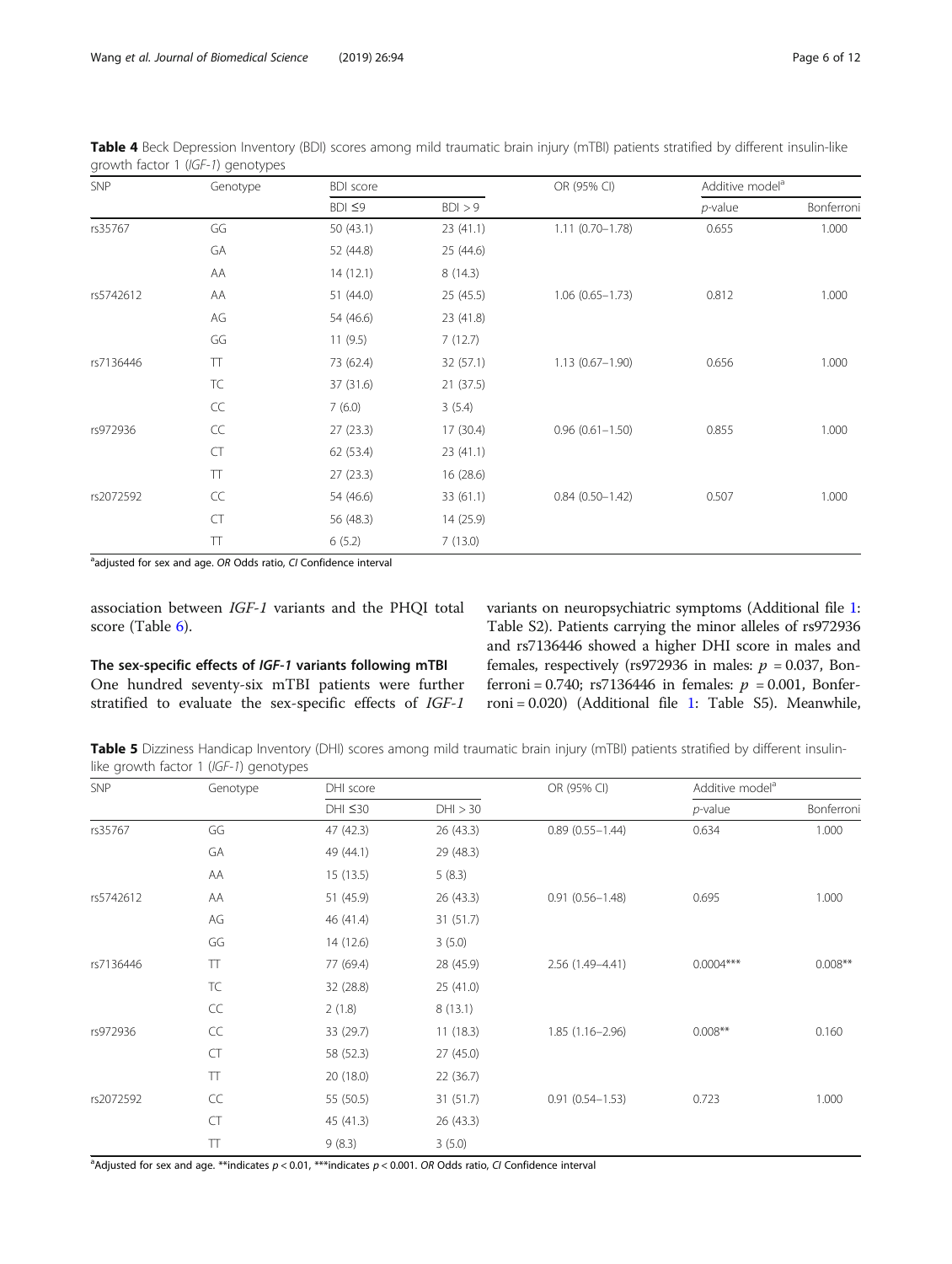<span id="page-6-0"></span>Wang et al. Journal of Biomedical Science (2019) 26:94 Page 7 of 12

| <b>SNP</b> | Genotype  | PSQI score    |           | OR (95% CI)         | Additive model <sup>a</sup> |            |
|------------|-----------|---------------|-----------|---------------------|-----------------------------|------------|
|            |           | $PSQI \leq 8$ | PSQI > 8  |                     | $p$ -value                  | Bonferroni |
| rs35767    | GG        | 44 (40.4)     | 24 (49.0) | $0.84(0.50 - 1.41)$ | 0.508                       | 1.000      |
|            | GA        | 53 (48.6)     | 19 (38.8) |                     |                             |            |
|            | AA        | 12(11.0)      | 6(12.2)   |                     |                             |            |
| rs5742612  | AA        | 48 (44.0)     | 23 (47.9) | $0.94(0.55 - 1.60)$ | 0.820                       | 1.000      |
|            | AG        | 51 (46.8)     | 20(41.7)  |                     |                             |            |
|            | GG        | 10(9.2)       | 5(10.4)   |                     |                             |            |
| rs7136446  | TΤ        | 70 (64.2)     | 25(50.0)  | $1.52(0.88 - 2.60)$ | 0.131                       | 1.000      |
|            | TC        | 33 (30.3)     | 21(42.0)  |                     |                             |            |
|            | CC        | 6(5.5)        | 4(8.0)    |                     |                             |            |
| rs972936   | CC        | 28 (25.7)     | 11(22.4)  | $1.38(0.85 - 2.26)$ | 0.191                       | 1.000      |
|            | <b>CT</b> | 59 (54.1)     | 22 (44.9) |                     |                             |            |
|            | $\top$    | 22 (20.2)     | 16 (32.7) |                     |                             |            |
| rs2072592  | CC        | 53 (49.5)     | 27(55.1)  | $0.94(0.54 - 1.65)$ | 0.839                       | 1.000      |
|            | CT        | 48 (44.9)     | 18 (36.7) |                     |                             |            |
|            | TΤ        | 6(5.6)        | 4(8.2)    |                     |                             |            |

Table 6 Pittsburgh Sleep Quality Index (PSQI) scores among mild traumatic brain injury (mTBI) patients stratified by different insulin- $\frac{1}{2}$ 

<sup>a</sup>Adjusted for sex and age. OR Odds ratio, CI Confidence interval

patients carrying the minor allele of rs7136446 showed a higher PSQI score in females, but not in males (rs7136446 in females:  $p = 0.035$ , Bonferroni = 0.700) (Additional file [1:](#page-9-0) Table S6). To confirm these findings, the interaction analyses between SNPs and sex were performed to elucidate whether the impacts of rs972936 and rs7136446 were significantly different between males and females. However, we found no significant interaction effects of these SNPs with sex on the neuropsychiatric symptoms following mTBI (Additional file [1](#page-9-0): Table S7).

# Associations between IGF-1 variants and multiple neuropsychiatric symptoms

Having multiple neuropsychiatric symptoms would make recovery more difficult for mTBI patients. Therefore, we compared the genotypic distributions between patients with all four neuropsychiatric symptoms  $(n = 18)$  and patients without any symptoms  $(n = 61)$ . The characteristics are shown in Table [7.](#page-7-0) The genotypic distributions of both rs7136446 and rs972936 showed a difference between the two groups. The C allele of rs7136446 and the T allele of rs972936 were over-represented in the group with multiple neuropsychiatric symptoms (rs7136446:  $p =$ 0.005, Bonferroni = 0.025; rs972936:  $p = 0.041$ , Bonfer $r$ oni = 0.205) (Table [8\)](#page-7-0).

# eQTLs and functional annotation

The eQTLs for the two most significant SNPs were accessed from the GTEx Portal. After the multiple testing correction, rs731446 showed an ability to alter the expression of WASH complex subunit 3 (WASHC3) in several tissues. rs972936 can alter the expression of poly (ADP-ribose) polymerase 1 (PARP-1) - binding protein (PARPBP) and WASHC3 across different types of tissues (Additional file [1](#page-9-0): Table S8). Results of functional annotations using HaploReg V4.1 and Regulome DB are shown in Additional file [1](#page-9-0): Table S9.

# Association between IGF-1 expression and Alzheimer's disease (AD) after mTBI

We further search the corrections of rs972936 and rs7136446 with IGF-1 expressions across 13 brain tissue types through GTEx with a  $p$ -value less than 0.05. As shown in Additional file [1](#page-9-0): Table S10, the risk alleles of both SNPs in the present study showed lower levels of IGF-1 expression in the hippocampus, an important brain region for learning and memory. We therefore evaluate the effects of hippocampal IGF-1 expression on AD among individuals with TBI exposure. The RNA-seq data of 107 older brain donors from Aging, Dementia, and TBI Study were retrieved. In total, 53 donors had a history of mild-moderate TBI with loss of consciousness. Of the 53 donors, 14 died with a clinical diagnosis of AD and 26 died with no dementia (Table [9\)](#page-8-0). The levels of IGF-1 expression were significantly different between the two groups in the hippocampus ( $p = 0.008$ ) and parietal cortex ( $p = 0.019$ ) (Table [10\)](#page-8-0). In the donors without TBI exposure, we find no statistically significant differences of IGF-1 expression levels between two groups (Additional file [1](#page-9-0): Table S11).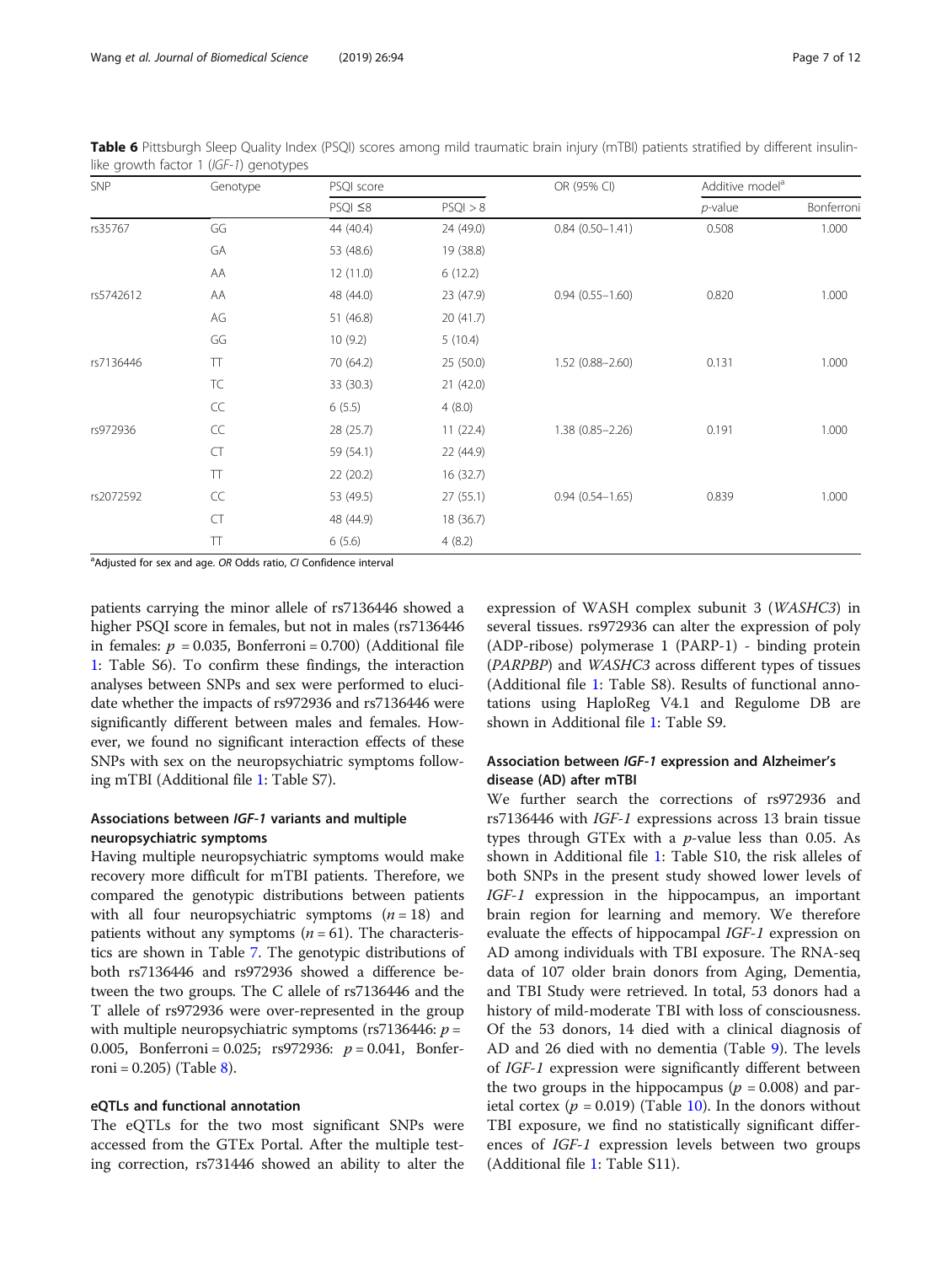| Characteristics                  | Patients without any neuropsychiatric symptoms <sup>c</sup> | Patients with multiple neuropsychiatric symptoms <sup>c</sup> |
|----------------------------------|-------------------------------------------------------------|---------------------------------------------------------------|
| Number of subjects               | 61                                                          | 18                                                            |
| Gender: Female, no. (%)          | 39(63.9)                                                    | 16 (88.9)                                                     |
| Age (years) <sup>a</sup>         | $37.21 \pm 15.04$                                           | $42.22 \pm 16.06$                                             |
| Range                            | $20 - 83$                                                   | $20 - 75$                                                     |
|                                  | Cause of injury, no. (%)                                    |                                                               |
| Transportation accidents         | 31 (50.8)                                                   | 8(44.4)                                                       |
| Falls                            | 22(36.1)                                                    | 7(38.9)                                                       |
| Other                            | 8(13.1)                                                     | 3(16.7)                                                       |
| $GCS^b$                          | $15$ [ $15 \sim 15$ ]                                       | $15$ [ $15 \sim 15$ ]                                         |
| $GOSE^b$                         | $8 [7 - 8]$                                                 | $6[6-7]$                                                      |
| <b>BAI</b> b                     | $2[1-4]$                                                    | 18 [12~26.75]                                                 |
| BDI <sup>b</sup>                 | $2[1-5]$                                                    | 17.5 [14.25~19]                                               |
| DH <sup>b</sup>                  | $4 [0 \sim 16]$                                             | 52 [38.5~65.5]                                                |
| <b>PSQI</b> b                    | $5[4-6]$                                                    | $11$ [10~14]                                                  |
| Serum IGF-1 (ng/mL) <sup>a</sup> | $177.7 \pm 83.40$                                           | $147.4 \pm 69.87$                                             |

<span id="page-7-0"></span>

|                           | Table 7 Basal characteristics of mild traumatic brain injury (mTBI) patients stratified by the presence or absence of multiple |
|---------------------------|--------------------------------------------------------------------------------------------------------------------------------|
| neuropsychiatric symptoms |                                                                                                                                |

<sup>a</sup>mean±standard deviation. <sup>b</sup>median [interquartile range]. GCS Glasgow Coma Scale, GOSE Extended Glasgow Outcome Scale, *BAI* Beck Anxiety Inventory, *BD*I Beck Depression Inventory, DHI Dizziness Handicap Inventory, PSQI Pittsburgh Sleep Quality Index, IGF-1 Insulin-like growth factor 1. <sup>c</sup>Patients without any neuropsychiatric symptoms were indicated by lower scores on all questionnaires (BAI ≤7, BDI ≤9, DHI ≤30, and PSQI ≤8); Patients with multiple neuropsychiatric symptoms were indicated by higher scores on all questionnaires (BAI > 7, BDI > 9, DHI > 30, and PSQI > 8)

| Table 8 Multiple neuropsychiatric symptoms of mild traumatic brain injury (mTBI) patients stratified by different insulin-like growth |  |  |  |  |  |  |
|---------------------------------------------------------------------------------------------------------------------------------------|--|--|--|--|--|--|
| factor-1 ( <i>IGF-1</i> ) genotypes                                                                                                   |  |  |  |  |  |  |

| <b>SNP</b> | Genotype                                          | Patients without | Patients with                                          | OR (95% CI)         | Additive model <sup>a</sup> |            |
|------------|---------------------------------------------------|------------------|--------------------------------------------------------|---------------------|-----------------------------|------------|
|            | any<br>neuropsychiatric<br>symptoms $(n =$<br>61) |                  | multiple<br>neuropsychiatric<br>symptoms $(n =$<br>18) |                     | $p$ -value                  | Bonferroni |
| rs35767    | GG                                                | 27 (44.3)        | 9(50.0)                                                | $0.79(0.36 - 1.75)$ | 0.557                       | 1.000      |
|            | GA                                                | 26 (42.6)        | 7(38.9)                                                |                     |                             |            |
|            | AA                                                | 8(13.1)          | 2(11.1)                                                |                     |                             |            |
| rs5742612  | AA                                                | 29 (47.5)        | 9(52.9)                                                | $0.71(0.31 - 1.65)$ | 0.420                       | 1.000      |
|            | AG                                                | 24 (39.3)        | 7(41.2)                                                |                     |                             |            |
|            | GG                                                | 8(13.1)          | 1(5.9)                                                 |                     |                             |            |
| rs7136446  | $\top$                                            | 40 (65.6)        | 5(27.8)                                                | 3.73 (1.42-9.82)    | $0.005***$                  | $0.025*$   |
|            | <b>TC</b>                                         | 19 (31.1)        | 11(61.1)                                               |                     |                             |            |
|            | CC                                                | 2(3.3)           | 2(11.1)                                                |                     |                             |            |
| rs972936   | CC                                                | 15(24.6)         | 1(5.6)                                                 | $2.58(1.00 - 6.67)$ | $0.041*$                    | 0.205      |
|            | CT                                                | 37 (60.7)        | 11(61.1)                                               |                     |                             |            |
|            | $\top$                                            | 9(14.8)          | 6(33.3)                                                |                     |                             |            |
| rs2072592  | CC                                                | 29 (48.3)        | 10 (58.8)                                              | $0.72(0.27 - 1.89)$ | 0.493                       | 1.000      |
|            | CT                                                | 28 (46.7)        | 6(35.3)                                                |                     |                             |            |
|            | $\top$                                            | 3(5.0)           | 1(5.9)                                                 |                     |                             |            |

<sup>a</sup>Adjusted for sex and age. \*indicates  $p < 0.05$ , \*\*indicates  $p < 0.01$ . OR Odds ratio, CI Confidence interval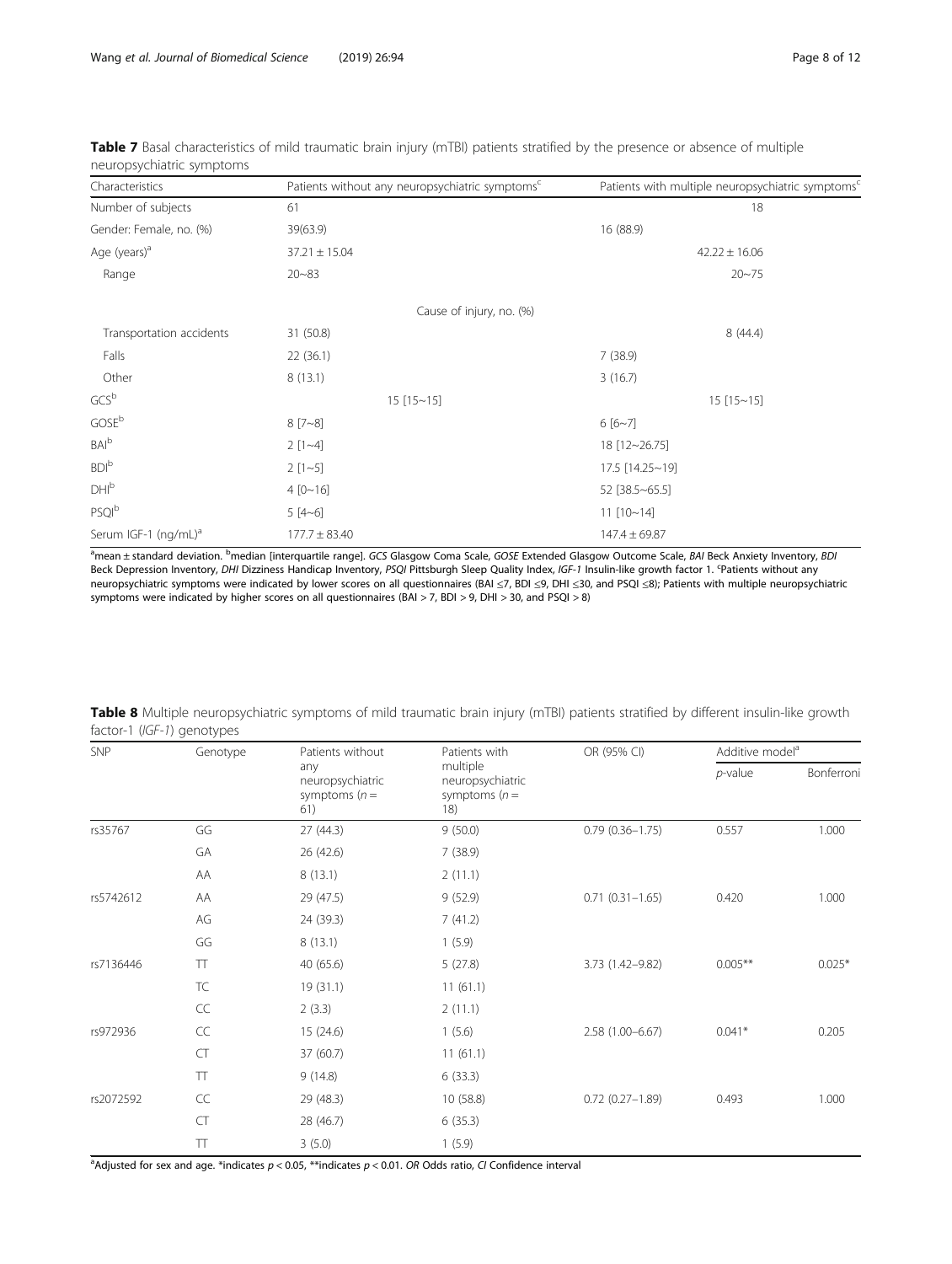<span id="page-8-0"></span>Table 9 Characteristics of brain donors with a history of traumatic brain injury (TBI) exposure stratified by the presence or absence of Alzheimer's disease (AD) from GEO database (GSE104687)

|                                | Alzheimer's disease <sup>c</sup> ( $n =$<br>(14) | No Dementia <sup>c</sup> ( $n =$<br>26) |  |
|--------------------------------|--------------------------------------------------|-----------------------------------------|--|
| Number of subjects             | 14                                               | 26                                      |  |
| Gender: Female, no.<br>(% )    | 8(57.1)                                          | 7(26.9)                                 |  |
| Education (years) <sup>a</sup> | $14.14 \pm 3.74$                                 | $14.58 \pm 3.41$                        |  |
| Age at death, no. (%)          |                                                  |                                         |  |
| >100                           | 3(21.4)                                          | 1(3.8)                                  |  |
| $95 - 99$                      | 0(0)                                             | 7(26.9)                                 |  |
| $90 - 94$                      | 3(21.4)                                          | 5(19.2)                                 |  |
| $85 - 89$                      | 4(28.6)                                          | 7(26.9)                                 |  |
| $80 - 84$                      | 3(21.4)                                          | 2(7.7)                                  |  |
| $75 - 79$                      | 1(7.1)                                           | 4(15.4)                                 |  |
| Number of TBIs, no. (%)        |                                                  |                                         |  |
| 1                              | 11(78.6)                                         | 20 (76.9)                               |  |
| $\overline{2}$                 | 2(14.3)                                          | 5(19.2)                                 |  |
| 3                              | 1(7.1)                                           | 1(3.8)                                  |  |
| CERAD score b                  | $2$ [1~2.75]                                     | $1 [1 - 2]$                             |  |
| BRAAK stage b                  | $5$ [3.25~6]                                     | $3 [1.25 - 4]$                          |  |
| NIA Reagan <sup>b</sup>        | $2$ [1~2.75]                                     | $1[1-2]$                                |  |
| APOE ε4 alleles, no. (%)       |                                                  |                                         |  |
| Yes                            | 3(21.4)                                          | 4(15.4)                                 |  |
| No                             | 10 (71.4)                                        | 21 (80.8)                               |  |
| Unknown                        | 1(7.1)                                           | 1(3.8)                                  |  |

<sup>a</sup>mean ± standard deviation. <sup>b</sup>median [interquartile range]. *CERAD* Consortium to Establish a Registry for Alzheimer's Disease, NIA National Institute on Aging, APOE Apolipoprotein E. <sup>c</sup>The diagnosis was based on the DSM IV clinical diagnosis

# **Discussion**

The IGF-1 signaling pathway is involved in numerous brain diseases [[38\]](#page-11-0). IGF-1 binding to its receptor (IGF-1R) initiates intracellular signaling that subsequently activates two major pathways: phosphatidyl-inositol 3-kinase/ protein kinase B (PI3K/AKT) and mitogen-activated protein kinase/ extracellular signal-regulated kinase (MAPK/ERK). Activation of these pathways modulates various brain functions, such as glucose utilization, neurogenesis, synaptic plasticity, and angiogenesis  $[18]$  $[18]$  $[18]$ . These functions may then influence primary responses of an individual's brain after being struck by an external force as well as the secondary damage following a brain injury.

In this study, we found that IGF-1 variants (rs7136446 and rs972936) were associated with the susceptibility and neuropsychiatric symptoms of mTBI. The minor allele of rs7136446 was over-represented in mTBI patients compared to a community-based control population. In addition, patients carrying the minor alleles of these two SNPs showed more dizziness and multiple neuropsychiatric symptoms in the first week after brain injury. These early neuropsychiatric symptoms largely reflect a disturbance of brain functions and could also predict long-term consequences following mTBI [[10](#page-10-0), [39](#page-11-0)–[41\]](#page-11-0). Our findings support the idea that IGF-1 variants are important factors for the pathophysiology of mTBI.

In addition, the minor alleles of rs7136446 and rs972936 showed lower IGF-1 expressions in the hippocampus. Meanwhile, brain donors diagnosed with AD also showed lower levels of hippocampal IGF-1 expression than those with no dementia among individuals with TBI exposure. These findings provide additional clues that IGF-1 variation may not only affects early neuropsychiatric symptoms but also neurodegeneration after brain injury. The regulatory effects of IGF-1 signaling on amyloid-β (Aβ) deposition and tau phosphorylation were reported in previous animal studies [[42,](#page-11-0) [43](#page-11-0)]. In addition, hypoxia repressed the activities of IGF-1 signaling in zebrafish embryos [\[44](#page-11-0), [45\]](#page-11-0). IGF-1 signaling in human astrocytes displayed the capacity to protect neurons from oxidative stress [\[46\]](#page-11-0). These pathophysiological processes had also been reported as the possible link between TBI and AD [[47](#page-11-0)].

In the subgroup analyses by gender, the results indicated that rs972936 and rs7136446 may exert more influence on males and females, respectively. However, in the SNPs-sex interaction analyses, we find no significant interaction between each SNP and gender. It seems that gender may not the strong co-regulator participated in the correlations between IGF-1 variants and early neuropsychiatric symptoms after mTBI. However, previous

Table 10 Association between insulin-like growth factor 1 (IGF-1) expression levels and Alzheimer's disease (AD) in brain donors with a history of traumatic brain injury (TBI)

| Brain region                | Alzheimer's disease |       |       | No Dementia |       |       | D-        |
|-----------------------------|---------------------|-------|-------|-------------|-------|-------|-----------|
|                             | Samples             | Mean  | SD    | Samples     | Mean  | SD    | value     |
| Parietal white matter (FWM) | 3                   | 0.702 | 0.172 | 20          | 0.722 | 0.227 | 0.776     |
| Parietal cortex (PCx)       | 3                   | 0.969 | 0.143 | 19          | 1.120 | 0.203 | $0.019*$  |
| Temporal cortex (TCx)       | $\overline{4}$      | 1.044 | 0.248 |             | 1.102 | 0.204 | 0.480     |
| Hippocampus (HIP)           | 2                   | 1.196 | 0.206 |             | 1.475 | 0.359 | $0.008**$ |

SD Standard deviation. \*indicates  $p < 0.05$ , \*\*indicates  $p < 0.01$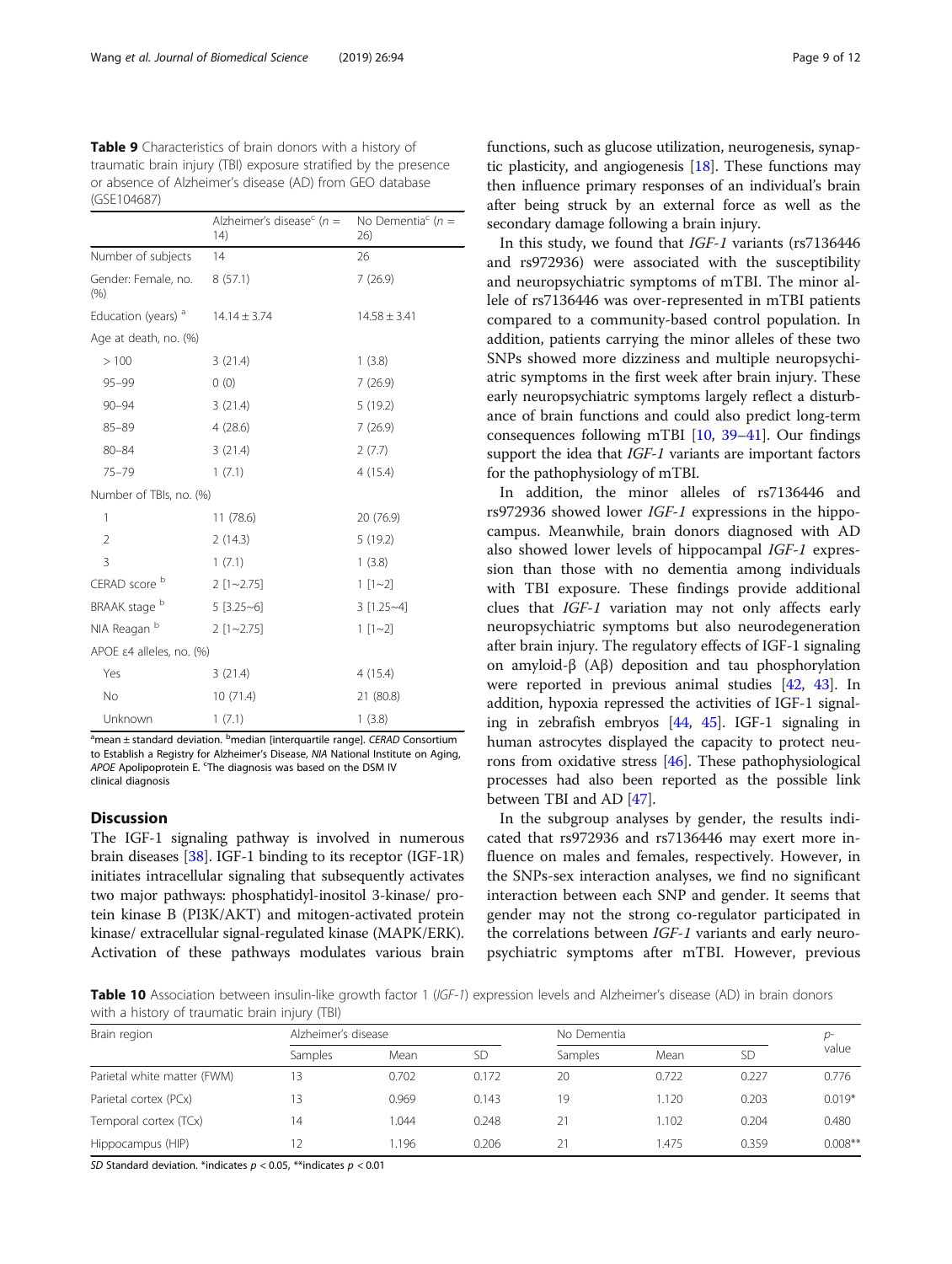<span id="page-9-0"></span>studies revealed that the effects of IGF-1 variants on the risk of some cancers were modified by sex or menopausal status [\[48,](#page-11-0) [49](#page-11-0)]. In addition, the cross-interactions between estrogen and IGF-1 signaling were widely reported in the brain [\[50](#page-11-0), [51](#page-11-0)]. The estrogen and IGF-1 coregulated the PI3K/AKT and MAPK/ERK pathways which stimulate the adult neurogenesis and promote the neuroprotection in the brain regions [[52\]](#page-11-0). Therefore, even though we didn't find the strong gender-specific effects of SNPs chosen for the present study, the associations between sex hormones, IGF-1, and mTBI are worth further investigation.

SNPs rs7136446 and rs972936 have been studied in several human traits and diseases. Huuskonen et al. found that rs7136446 was associated with maximal force production and body composition [[53](#page-11-0)], while Aberg et al. demonstrated that patients carrying the major allele of rs7136446 showed favorable functional outcomes after ischemic stroke [\[54\]](#page-11-0). In addition, the rs972936 SNP was significantly associated with susceptibility to Alzheimer's disease and Parkinson's disease in a Han Chinese population [[55](#page-11-0), [56](#page-11-0)]. Although both rs7136446 and rs972936 are located in intronic regions of IGF-1, these reports provide evidence that the alleles indeed influence human traits and diseases. Functional annotations using bioinformatics databases revealed that rs7136446 and rs972936 can alter the expression level of WASHC3, also known as Coiled-coil domain-containing protein 53 (CCDC53). Interestingly, a previous animal study showed that Ccdc53 expression exhibited a maximum negative fold-change (− 2.42) in mTBI induced hippocampal gene expression profiles compared to a sham-operated group [\[57,](#page-11-0) [58\]](#page-11-0). Moreover, these SNPs are located in a region with known histone modifications, DNAse, and regulatory motifs. Furthermore, evidence from recent studies supports the involvement of epigenetic modulations following brain injury which can further affect the recovery after mTBI [[59](#page-11-0), [60](#page-11-0)]. Taken together, these studies provide tantalizing clues as to the possible mechanisms that could underlie the connection between the identified SNPs and mTBI pathophysiology.

There are several limitations to our study. First, we used 1517 community-based control subjects from the TWB project as our comparison group. Summary statistics of the SNPs were accessed through the Taiwan View website. However, previous injury histories of these subjects were lacking, so we cannot exclude the possibility that some subjects may have experienced an mTBI in the past. Nevertheless, the present findings still offer important information about the effects of IGF-1 on the risk of mTBI. Well-designed prospective studies that include large sample sizes of both mTBI cases and controls are needed to fully elucidate corrections between IGF-1 variants and mTBI. Second, we used a candidate gene approach to evaluate the roles of IGF-1 variants in mTBI outcomes. However, the influence of variants in other unexamined genes cannot be ruled out. Since the pathophysiology of mTBI depends on complex regulation by multiple signaling pathways, a genome-wide approach may yield further insights into genetic variations and prognoses of mTBI.

# Conclusions

In this study, we found associations of IGF-1 variants with susceptibility and neuropsychiatric outcomes of mTBI, highlighting the important roles of IGF-1 in the pathophysiology of mTBI. Further studies focusing on the IGF-1 signaling pathway are needed to elucidate the mechanism underlying this association. The role of epigenetic modulations in the risk of mTBI is especially important for further investigation.

#### Supplementary information

Supplementary information accompanies this paper at [https://doi.org/10.](https://doi.org/10.1186/s12929-019-0587-9) [1186/s12929-019-0587-9.](https://doi.org/10.1186/s12929-019-0587-9)

Additional file 1: Figure S1. Proportion of subjects developing neuropsychiatric symptoms among mTBI and non-mTBI cohorts during the 1-year follow-up period from the index date. Table S1. The allele frequency of single nucleotide polymorphisms (SNPs) in different ethnic groups. Table S2. Basal characteristics of patients with mild traumatic brain injury (mTBI) stratified by sex. Table S3. Sex-stratified analyses for Beck Anxiety Inventory (BAI) score. Table S4. Sex-stratified analyses for Beck Depression Inventory (BDI) score. Table S5. Sex-stratified analyses for Dizziness Handicap Inventory (DHI) score. Table S6. Sex-stratified analyses for Pittsburgh Sleep Quality Index (PSQI) score. Table S7. Single nucleotide polymorphisms (SNPs)-sex interaction analyses for neuropsychiatric symptoms following mild traumatic brain injury (mTBI). Table S8. Expression quantitative trail loci (eQTL) results from Genotypetissue expression (GTEx). Table S9. Functional annotation by HaploReg V4.1 and RegulomeDB. Table S10. Expression quantitative trait loci (eQTL) results of rs7136446 and rs972936 with insulin-like growth factor 1 (IGF-1) expressions in brain tissues from Genotype-tissue expression (GTEx). Table S11. Association between insulin-like growth factor 1 (IGF-1) expression levels and Alzheimer's disease (AD) in brain donors with no history of traumatic brain injury (TBI).

#### Abbreviations

AD: Alzheimer's disease; BAI: Beck Anxiety Inventory; BDI: Beck Depression Inventory; CCDC53: Coiled-coil domain-containing 53; DHI: Dizziness Handicap Inventory; ED: Emergency department; eQTL: Expression quantitative trait loci; GCS: Glasgow Coma Scale; GTEx: Genotype-tissue expression; IGF-1: Insulin-like growth factor 1; LHID2005: Longitudinal Health Insurance Database 2005; MAPK/ERK: Mitogen-activated protein kinase/ extracellular signal-regulated kinase; mTBI: Mild traumatic brain injury; PI3K/ AKT: Phosphatidyl-inositol 3-kinase/ protein kinase B; PSQI: Pittsburgh Sleep Quality Index; SNP: Single-nucleotide polymorphism; TBI: Traumatic brain injury; TWB: Taiwan Biobank; WASHC3: WASH complex subunit 3

#### Acknowledgements

We are grateful to acknowledge the advice of Dr. Yun-Jin Jiang. In addition, we would like to express our gratitude to Dr. Wei-Pin Chang and Dr. Hou-Wei Chu for enhancing the quality of revised manuscript.

#### Authors' contributions

YJW: study concept and design; implementation of experiments; analysis and interpretation of data; drafting of the manuscript. HSCW: analysis and interpretation of data; drafting of the manuscript. CCW, YHC, and WTC: data acquisition; drafting of the manuscript. KYC, WCC: study concept and design;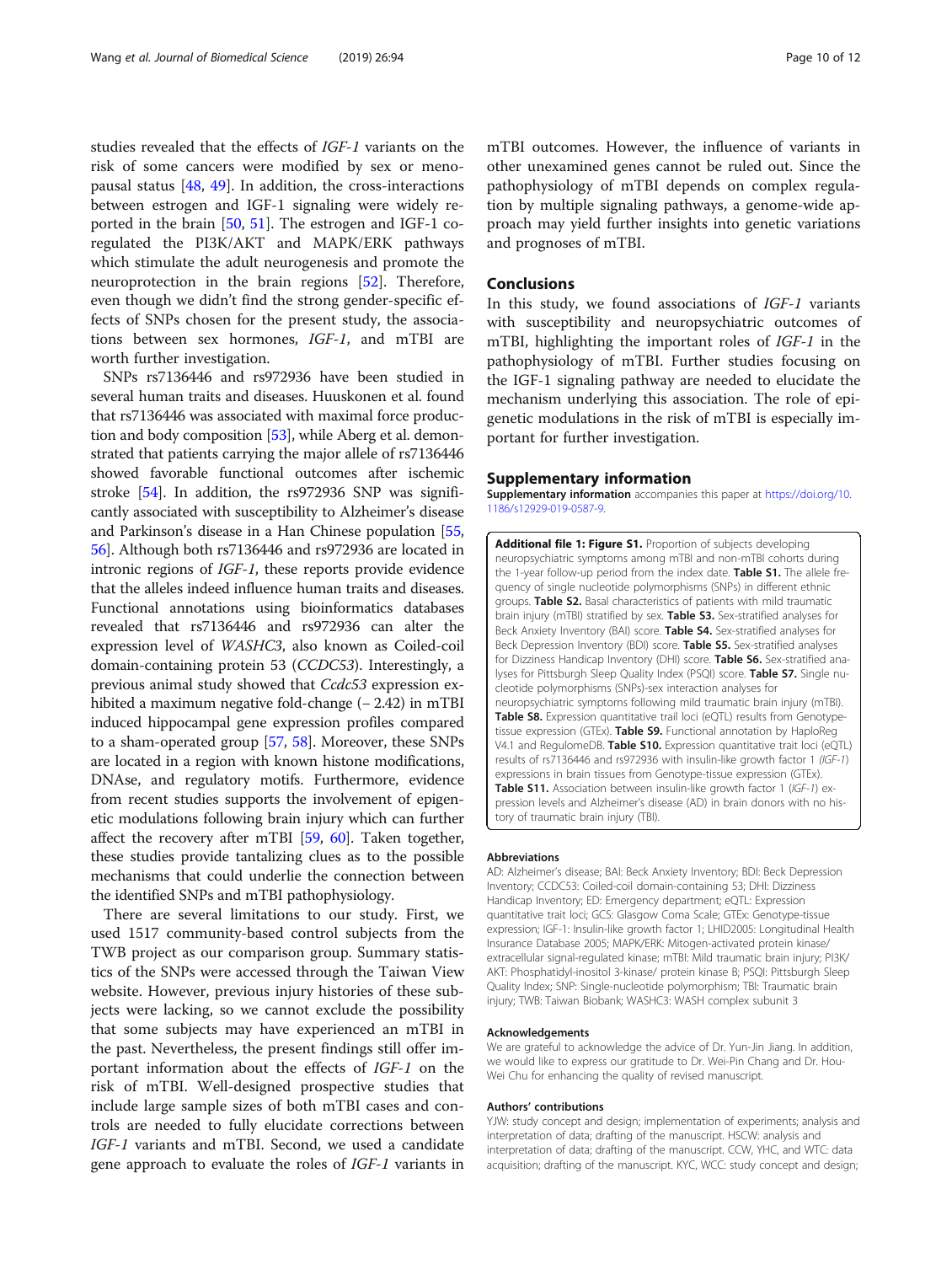<span id="page-10-0"></span>drafting of the manuscript; supervising the work. All authors read and approved the final version of the manuscript.

#### Funding

This work was supported by grants from Ministry of Science and Technology (MOST104–2923-B-038-004-MY2, MOST105–2628-B-038-001-MY4), Ministry of Health and Welfare (MOHW105-TDU-B-212-133018), National Health Research Institutes (08A1-MGGP08–037), and Taipei Medical University (DP2–108– 21121-01-N-05-01, 106–5807–001-400).

### Availability of data and materials

The datasets used and/or analyzed during the current study are available from the corresponding author on reasonable request.

#### Ethics approval and consent to participate

This study was approved by the Taipei Medical University - Joint Institutional Review Board (TMU-JIRB nos.: P980803, 201003008, 201309033). Samples were collected from patients at three TMU-affiliated hospitals after they had provided written informed consent.

#### Consent for publication

Not applicable.

#### Competing interests

The authors declare that they have no competing interests.

#### Author details

<sup>1</sup>Ph.D. Program for Neural Regenerative Medicine, College of Medical Science and Technology, Taipei Medical University and National Health Research Institutes, Taipei, Taiwan. <sup>2</sup> Department of Clinical Pharmacy, School of Pharmacy, Taipei Medical University, Taipei, Taiwan. <sup>3</sup>Department of Surgery, College of Medicine, Taipei Medical University, Taipei, Taiwan. <sup>4</sup>Department of Neurosurgery, Taipei Medical University Hospital, Taipei, Taiwan. <sup>5</sup>Institute of Injury Prevention and Control, College of Public Health and Nutrition, Taipei Medical University, Taipei, Taiwan. <sup>6</sup>Department of Pharmacy, Wan Fang Hospital, Taipei Medical University, Taipei, Taiwan. <sup>7</sup>Master Program for Clinical Pharmacogenomics and Pharmacoproteomics, School of Pharmacy, Taipei Medical University, Taipei, Taiwan. <sup>8</sup> Department of Medical Research, Shuang Ho Hospital, Taipei Medical University, New Taipei City, Taiwan. <sup>9</sup>Pain Research Center, Wan Fang Hospital, Taipei Medical University, Taipei, Taiwan.

#### Received: 24 June 2019 Accepted: 24 October 2019 Published online: 02 December 2019

#### References

- 1. James SL, Theadom A, Ellenbogen RG, Bannick MS, Montjoy-Venning W, Lucchesi LR, et al. Global, regional, and national burden of traumatic brain injury and spinal cord injury, 1990–2016: a systematic analysis for the Global Burden of Disease Study 2016. Lancet Neurol. 2019;18(1):56–87.
- 2. McKee AC, Daneshvar DH. The neuropathology of traumatic brain injury. Handb Clin Neurol. 2015;127:45–66.
- 3. Asemota AO, George BP, Bowman SM, Haider AH, Schneider EB. Causes and trends in traumatic brain injury for United States adolescents. J Neurotrauma. 2013;30(2):67–75.
- 4. Teasdale G, Jennett B. Assessment of coma and impaired consciousness. A practical scale. Lancet (London, England). 1974;2(7872):81–4.
- 5. Blennow K, Brody DL, Kochanek PM, Levin H, McKee A, Ribbers GM, et al. Traumatic brain injuries. Nat Rev Dis Prim. 2016;2:16084.
- 6. Prince C, Bruhns ME. Evaluation and treatment of mild traumatic brain injury: the role of neuropsychology. Brain Sci. 2017;7(8):105.
- 7. Eme R. Neurobehavioral outcomes of mild traumatic brain injury: a mini review. Brain Sci. 2017;7(5):46.
- 8. Iverson GL, Gardner AJ, Terry DP, Ponsford JL, Sills AK, Broshek DK, et al. Predictors of clinical recovery from concussion: a systematic review. Br J Sports Med. 2017;51(12):941–8.
- 9. Chan LG, Feinstein A. Persistent sleep disturbances independently predict poorer functional and social outcomes 1 year after mild traumatic brain injury. J Head Trauma Rehabil. 2015;30(6):E67–75.
- 10. Chamelian L, Feinstein A. Outcome after mild to moderate traumatic brain injury: the role of dizziness. Arch Phys Med Rehabil. 2004;85(10):1662–6.
- 11. van der Naalt J, Timmerman ME, de Koning ME, van der Horn HJ, Scheenen ME, Jacobs B, et al. Early predictors of outcome after mild traumatic brain injury (UPFRONT): an observational cohort study. Lancet Neurol. 2017;16(7): 532–40.
- 12. Dretsch MN, Williams K, Emmerich T, Crynen G, Ait-Ghezala G, Chaytow H, et al. Brain-derived neurotropic factor polymorphisms, traumatic stress, mild traumatic brain injury, and combat exposure contribute to postdeployment traumatic stress. Brain Behav. 2016;6(1):e00392.
- 13. Terrell TR, Abramson R, Barth JT, Bennett E, Cantu RC, Sloane R, et al. Genetic polymorphisms associated with the risk of concussion in 1056 college athletes: a multicentre prospective cohort study. Br J Sports Med. 2018;52(3):192–8.
- 14. Abrahams S, Mc Fie S, Patricios J, Suter J, September AV, Posthumus M. Toxic TAU: the TAU gene polymorphisms associate with concussion history in rugby union players. J Sci Med Sport. 2019;22(1):22–8.
- 15. Bennett ER, Reuter-Rice K, Laskowitz DT. Frontiers in neuroscience genetic influences in traumatic brain injury. In: Laskowitz D, Grant G, editors. Translational research in traumatic brain injury. Boca Raton: CRC Press/Taylor and Francis Group (c) 2016 by Taylor & Francis Group, LLC; 2016.
- 16. Davidson J, Cusimano MD, Bendena WG. Post-traumatic brain injury: genetic susceptibility to outcome. Neuroscientist. 2015;21(4):424–41.
- 17. Madathil SK, Saatman KE. Frontiers in neuroengineering IGF-1/IGF-R signaling in traumatic brain injury: impact on cell survival, neurogenesis, and behavioral outcome. In: Kobeissy FH, editor. Brain neurotrauma: molecular, neuropsychological, and rehabilitation aspects. Boca Raton: CRC Press/Taylor & Francis (c) 2015 by Taylor & Francis Group, LLC.; 2015.
- 18. Mangiola A, Vigo V, Anile C, De Bonis P, Marziali G, Lofrese G. Role and importance of IGF-1 in traumatic brain injuries. Biomed Res Int. 2015; 2015:736104.
- 19. Sanus GZ, Tanriverdi T, Coskun A, Hanimoglu H, Is M, Uzan M. Cerebrospinal fluid and serum levels of insulin-like growth factor-1 and insulin-like growth factor binding protein-3 in patients with severe head injury. Ulus Travma Acil Cerrahi Dergisi = Turkish J Trauma Emerg Surg. 2007;13(4):281–7.
- 20. Wagner J, Dusick JR, McArthur DL, Cohan P, Wang C, Swerdloff R, et al. Acute gonadotroph and somatotroph hormonal suppression after traumatic brain injury. J Neurotrauma. 2010;27(6):1007–19.
- 21. Ozdemir D, Baykara B, Aksu I, Kiray M, Sisman AR, Cetin F, et al. Relationship between circulating IGF-1 levels and traumatic brain injury-induced hippocampal damage and cognitive dysfunction in immature rats. Neurosci Lett. 2012;507(1):84–9.
- 22. Baykara B, Aksu I, Buyuk E, Kiray M, Sisman AR, Baykara B, et al. Progesterone treatment decreases traumatic brain injury induced anxiety and is correlated with increased serum IGF-1 levels; prefrontal cortex, amygdala, hippocampus neuron density; and reduced serum corticosterone levels in immature rats. Biotech Histochem. 2013;88(5):250–7.
- 23. Madathil SK, Evans HN, Saatman KE. Temporal and regional changes in IGF-1/IGF-1R signaling in the mouse brain after traumatic brain injury. J Neurotrauma. 2010;27(1):95–107.
- 24. Schober ME, Block B, Beachy JC, Statler KD, Giza CC, Lane RH. Early and sustained increase in the expression of hippocampal IGF-1, but not EPO, in a developmental rodent model of traumatic brain injury. J Neurotrauma. 2010;27(11):2011–20.
- 25. Walter HJ, Berry M, Hill DJ, Logan A. Spatial and temporal changes in the insulin-like growth factor (IGF) axis indicate autocrine/paracrine actions of IGF-I within wounds of the rat brain. Endocrinology. 1997;138(7):3024–34.
- 26. Chen CH, Yang JH, Chiang CWK, Hsiung CN, Wu PE, Chang LC, et al. Population structure of Han Chinese in the modern Taiwanese population based on 10,000 participants in the Taiwan biobank project. Hum Mol Genet. 2016;25(24):5321–31.
- 27. Beck AT, Epstein N, Brown G, Steer RA. An inventory for measuring clinical anxiety: psychometric properties. J Consult Clin Psychol. 1988;56(6):893–7.
- 28. Beck AT, Ward CH, Mendelson M, Mock J, Erbaugh J. An inventory for measuring depression. Arch Gen Psychiatry. 1961;4:561–71.
- 29. Jacobson GP, Newman CW. The development of the dizziness handicap inventory. Arch Otolaryngol Head Neck Surg. 1990;116(4):424–7.
- 30. Buysse DJ, Reynolds CF 3rd, Monk TH, Berman SR, Kupfer DJ. The Pittsburgh sleep quality index: a new instrument for psychiatric practice and research. Psychiatry Res. 1989;28(2):193–213.
- 31. Fictenberg NL, Putnam SH, Mann NR, Zafonte RD, Millard AE. Insomnia screening in postacute traumatic brain injury: utility and validity of the Pittsburgh sleep quality index. Am J Phys Med Rehabil. 2001;80(5):339–45.